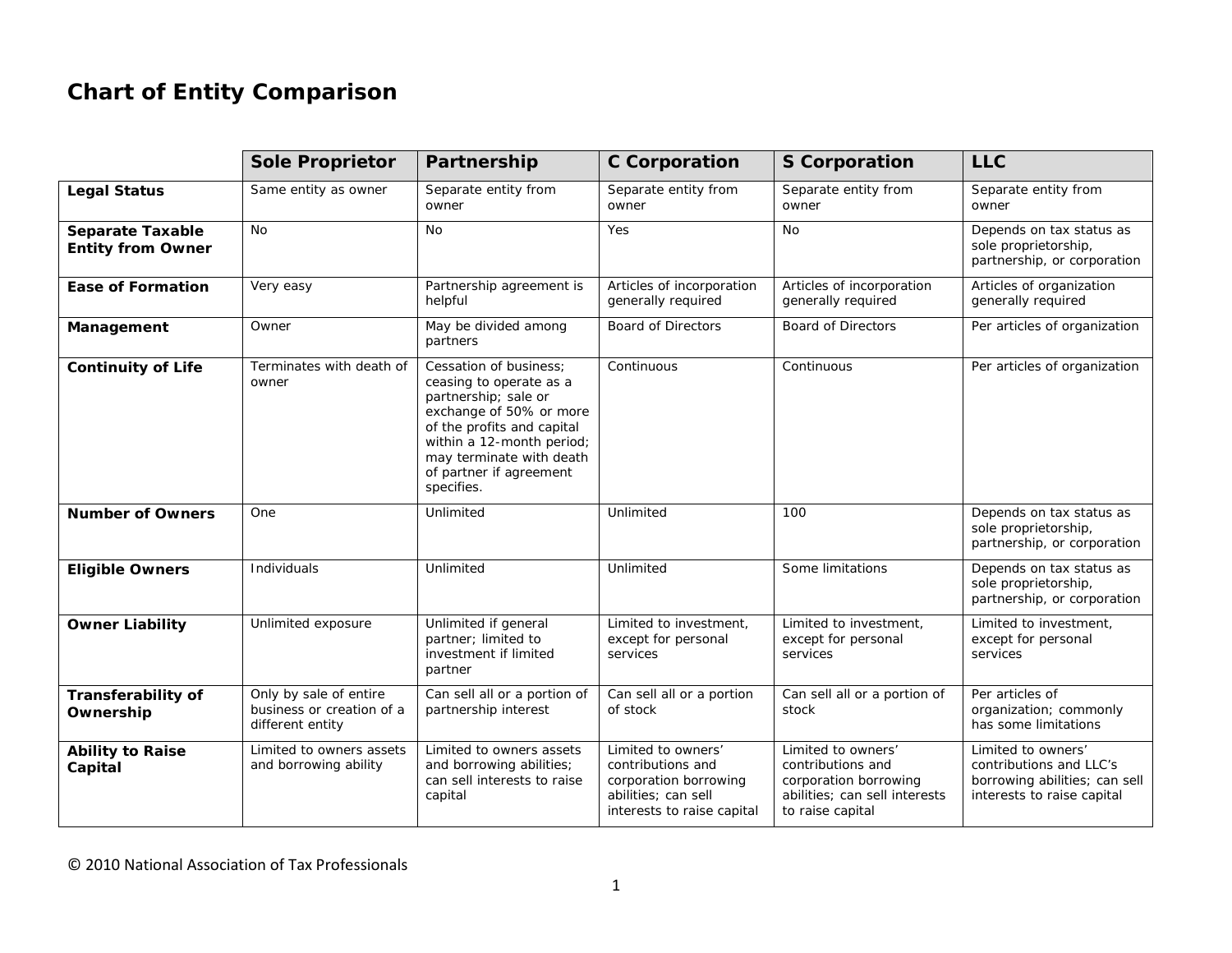|                                                               | <b>Sole Proprietor</b>                                              | Partnership                                                                                                                                                                 | <b>C</b> Corporation                                                                                                        | <b>S</b> Corporation                                                                                                        | <b>LLC</b>                                                                                                                            |
|---------------------------------------------------------------|---------------------------------------------------------------------|-----------------------------------------------------------------------------------------------------------------------------------------------------------------------------|-----------------------------------------------------------------------------------------------------------------------------|-----------------------------------------------------------------------------------------------------------------------------|---------------------------------------------------------------------------------------------------------------------------------------|
| <b>Ownership Rights</b>                                       | Total                                                               | Divided among partners                                                                                                                                                      | Divided among<br>shareholders                                                                                               | Divided among<br>shareholders                                                                                               | Divided among members                                                                                                                 |
| <b>Tax Year</b>                                               | Same as owner                                                       | Majority interest rules;<br>principal partner rules; or<br>the least aggregate<br>deferral of income rule;<br>exceptions may be the<br>business purpose of §444<br>election | Calendar or fiscal year                                                                                                     | Calendar year; §444<br>election; or business<br>purpose demonstrated                                                        | Depends on tax status as<br>sole proprietorship,<br>partnership, or corporation                                                       |
| <b>Allocation of Income</b>                                   | 100% to owner                                                       | Based on partnership<br>agreement if it has<br>substantial economic<br>reality                                                                                              | 100% to corporation                                                                                                         | Normally pro-rata based<br>on per share/per day rule                                                                        | Depends on tax status as<br>sole proprietorship,<br>partnership, or corporation                                                       |
| Tax on Formation if<br>in Control                             | No gain or loss                                                     | Gain to the extent debt<br>relief exceed basis of<br>property transferred                                                                                                   | No gain if debt relief<br>does not exceed basis of<br>property transferred and<br>no other assets received<br>by transferee | No gain if debt relief does<br>not exceed basis of<br>property transferred and<br>no other assets received<br>by transferee | Depends on tax status as<br>sole proprietorship,<br>partnership, or corporation                                                       |
| Tax on Formation if<br><b>Not in Control</b>                  | Not applicable since<br>always in control                           | Gain to the extent debt<br>relief exceeds basis of<br>property transferred                                                                                                  | Gain or loss as if sold<br>property transferred for<br>the FMV of the stock<br>received                                     | Gain or loss as if sold<br>property transferred for<br>the FMV of the stock<br>received                                     | Depends on tax status as<br>sole proprietorship,<br>partnership, or corporation                                                       |
| <b>Original Basis of</b><br><b>Stock if Not in</b><br>Control | Not applicable since<br>always in control                           | Basis of property<br>transferred less debt<br>relief                                                                                                                        | FMV of stock received                                                                                                       | FMV of stock received                                                                                                       | Depends on tax status as<br>sole proprietorship,<br>partnership, or corporation                                                       |
| <b>Basis Increases from</b><br><b>Operations</b>              | Additional purchases or<br>cash invested                            | Increased by profits,<br>additional contributions,<br>and increase in partner's<br>share of debts                                                                           | Increased by additional<br>investments                                                                                      | Increased by profits and<br>additional contributions                                                                        | Depends on tax status as<br>sole proprietorship,<br>partnership, or corporation                                                       |
| <b>Basis Decreases</b><br>from Operations                     | Normal basis<br>adjustments;<br>depreciation,<br>amortization, etc. | Decreased by losses,<br>deductions, distributions,<br>and decreases in<br>partner's share of debts                                                                          | Decreased by<br>nontaxable return of<br>capital, if any                                                                     | Decreased by losses,<br>deductions, and<br>distributions                                                                    | Depends on tax status as<br>sole proprietorship,<br>partnership, or corporation                                                       |
| Deductibility of<br><b>Losses</b>                             | Normal limitations, at-<br>risk, passive                            | Passed through to<br>partners, normal<br>limitations apply, basis, at<br>risk, passive                                                                                      | Stay at corporate level,<br>not passed through to<br>shareholders                                                           | Passed through to<br>shareholders, normal<br>limitations apply, basis, at<br>risk, passive                                  | Depends on tax status as<br>sole proprietorship,<br>partnership, or corporation                                                       |
| Nonliquidating<br><b>Distributions</b>                        | 100% belongs to owner                                               | Based on partnership<br>agreement                                                                                                                                           | Pro-rata among shares                                                                                                       | Rights must be pro-rata<br>among shares                                                                                     | Pro-rata among shares if a<br>corporation; 100% if a sole<br>proprietorship; or based on<br>partnership agreement if a<br>partnership |

© 2010 National Association of Tax Professionals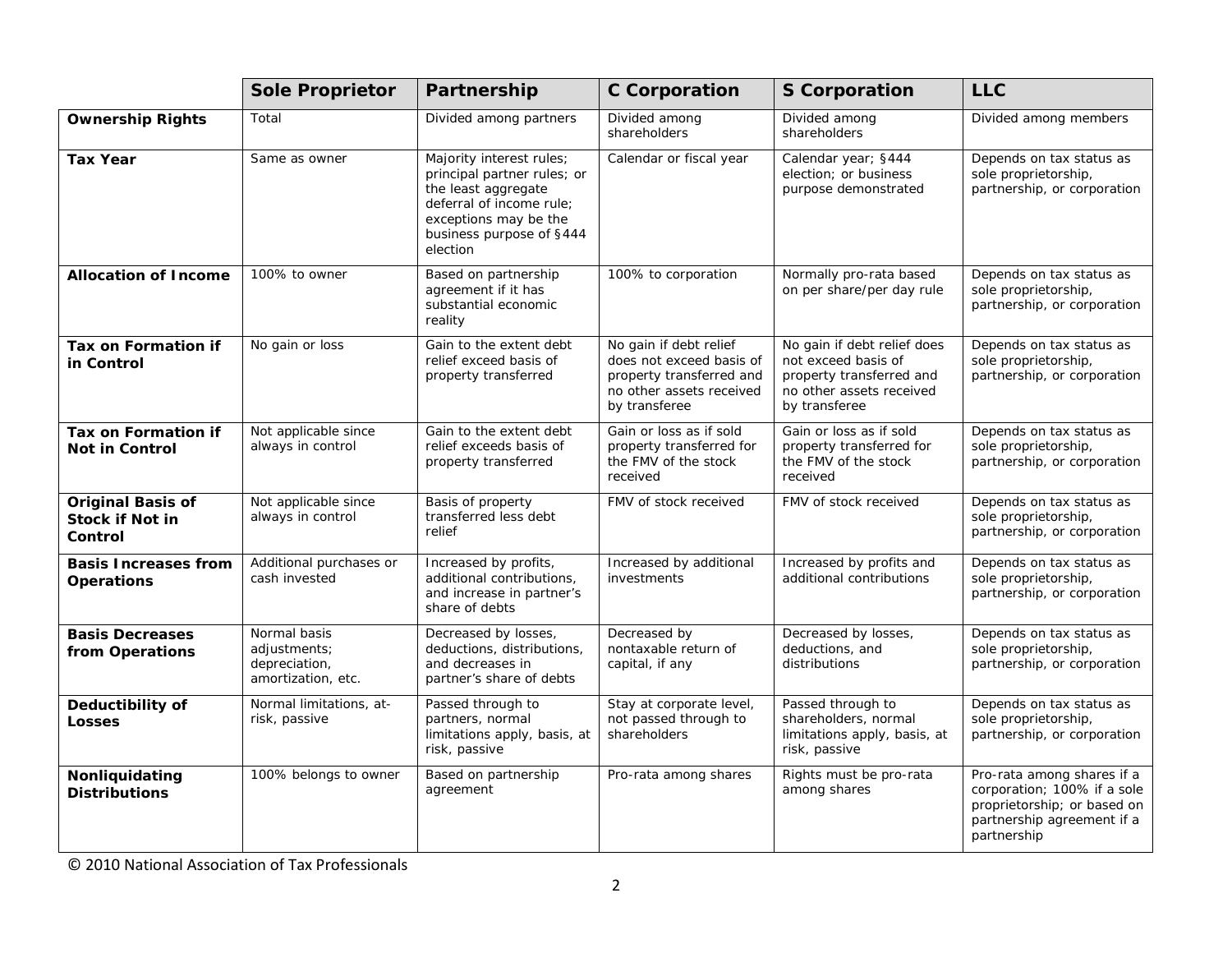|                                                      | <b>Sole Proprietor</b>                                                                                                                      | Partnership                                                                                                                                                        | <b>C</b> Corporation                                                                                                                                      | <b>S</b> Corporation                                                                                                                                      | <b>LLC</b>                                                                      |
|------------------------------------------------------|---------------------------------------------------------------------------------------------------------------------------------------------|--------------------------------------------------------------------------------------------------------------------------------------------------------------------|-----------------------------------------------------------------------------------------------------------------------------------------------------------|-----------------------------------------------------------------------------------------------------------------------------------------------------------|---------------------------------------------------------------------------------|
| Liquidating<br>Distributions -<br><b>Owner Level</b> | Not a separate entity;<br>therefore all reported as<br>part of owner's return                                                               | Gain if cash, debt<br>forgiveness, and<br>marketable securities<br>exceed basis or if partner<br>receives a<br>disproportionate share of<br>unrealized receivables | Sold stock for value of<br>cash and property<br>received                                                                                                  | Sold stock for value of<br>cash and property received                                                                                                     | Depends on tax status as<br>sole proprietorship,<br>partnership, or corporation |
| <b>Worthlessness of</b><br>Investment                | Already has written off<br>or capitalized all<br>investments; loss sale of<br>assets if sold                                                | Capital loss of remainder<br>of basis                                                                                                                              | Capital loss of remainder<br>of basis; may qualify for<br>§1244 ordinary loss<br>treatment                                                                | Capital loss of remainder<br>of basis; may qualify for<br>§1244 ordinary loss<br>treatment                                                                | Depends on tax status as<br>sole proprietorship,<br>partnership, or corporation |
| Charitable<br><b>Contributions</b>                   | Generally 50% limitation                                                                                                                    | Generally 50% limitation<br>at partner level                                                                                                                       | Generally 10% limitation                                                                                                                                  | Generally 50% limitation<br>at shareholder level                                                                                                          | Depends on tax status as<br>sole proprietorship,<br>partnership, or corporation |
| <b>Alternative Minimum</b><br>Tax                    | Applies at individual<br>level                                                                                                              | Applies at partner level                                                                                                                                           | Applies at corporate<br>level                                                                                                                             | Applies at shareholder<br>level                                                                                                                           | Depends on tax status as<br>sole proprietorship,<br>partnership, or corporation |
| Death - Basis<br><b>Adjustments</b>                  | Basis of assets is<br>generally FMV on the<br>date of death                                                                                 | Basis of partnership<br>interest is generally FMV<br>on the date of death:<br>§754 election available at<br>partnership level                                      | Basis of stock is<br>generally FMV on the<br>date of death                                                                                                | Basis of stock is generally<br>FMV on the date of death                                                                                                   | Depends on tax status as<br>sole proprietorship,<br>partnership, or corporation |
| Self-employment<br>Tax                               | Yes                                                                                                                                         | Yes if general partner,<br>generally no if limited<br>partner                                                                                                      | No, since payment for<br>services is in the form of<br>wages                                                                                              | No, since payment for<br>services is in the form of<br>wages                                                                                              | Depends on tax status as<br>sole proprietorship,<br>partnership, or corporation |
| <b>Salaries Paid to</b><br><b>Family Members</b>     | Exempt from FICA for<br>wages paid to children of<br>owner who are under the<br>age of 18; spouse and<br>parents exempt from<br><b>FUTA</b> | Exempt from FICA for<br>wages paid to children of<br>owner who are under the<br>age of 18 only if all<br>partners are parents of<br>children                       | No exemption for any<br>family member                                                                                                                     | No exemption for any<br>family member                                                                                                                     | Depends on tax status as<br>sole proprietorship,<br>partnership, or corporation |
| <b>Accounting Method</b>                             | Any method that clearly<br>reflects income                                                                                                  | Any applicable method;<br>cannot use cash method<br>of partnership is a tax<br>shelter or has a<br>corporation as a partner                                        | Any applicable method;<br>cannot use cash if it's a<br>tax shelter, required o<br>use inventories, or has<br>annual gross receipts<br>over certain limits | Any applicable method;<br>cannot use cash if it's a tax<br>shelter, required o use<br>inventories, or has annual<br>gross receipts over certain<br>limits | Depends on tax status as<br>sole proprietorship,<br>partnership, or corporation |
| <b>Fringe Benefits -</b><br><b>Entity Level</b>      | Most are nondeductible;<br>may be able to deduct<br>100% of qualifying<br>health insurance<br>premiums                                      | Most are nondeductible;<br>partner may be able to<br>deduct 100% of qualifying<br>health insurance<br>premiums                                                     | Most are deductible                                                                                                                                       | Most are nondeductible;<br>shareholder may be able to<br>deduct 100% of qualifying<br>health insurance premiums                                           | Depends on tax status as<br>sole proprietorship,<br>partnership, or corporation |

© 2010 National Association of Tax Professionals